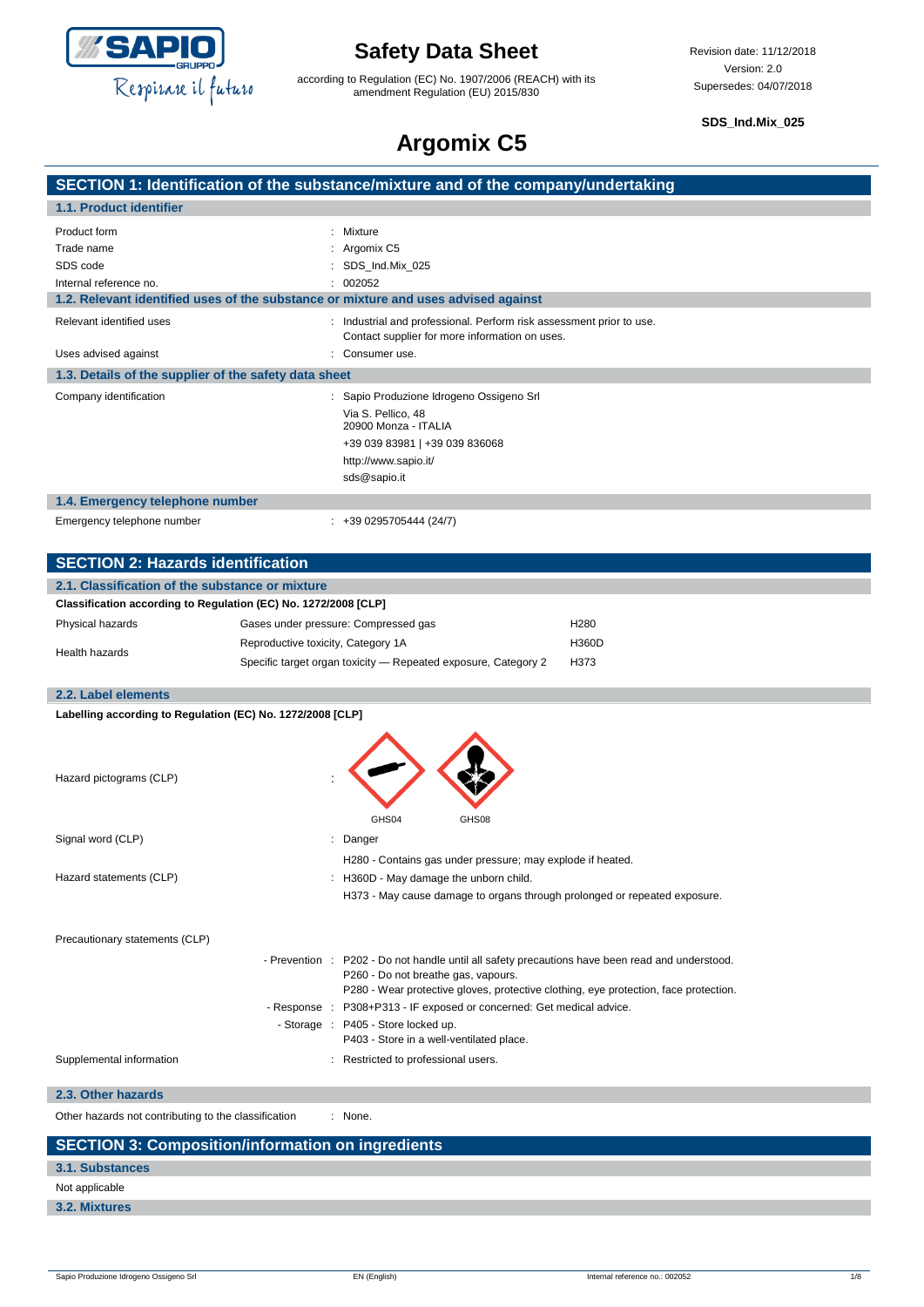

according to Regulation (EC) No. 1907/2006 (REACH) with its amendment Regulation (EU) 2015/830

#### **SDS\_Ind.Mix\_025**

# **Argomix C5**

| <b>Name</b>     | <b>Product identifier</b>                                                                                  | $\%$ | <b>Classification according to Regulation (EC)</b><br>No. 1272/2008 [CLP]                                                  |
|-----------------|------------------------------------------------------------------------------------------------------------|------|----------------------------------------------------------------------------------------------------------------------------|
| Argon           | CAS-No.: 7440-37-1<br>EC-No.: 231-147-0<br>EC Index-No.:<br>Registration-No.: *1                           | 95   | Press. Gas (Comp.), H280                                                                                                   |
| Carbon monoxide | CAS-No.: 630-08-0<br>EC-No.: 211-128-3<br>EC Index-No.: 006-001-00-2<br>Registration-No.: 01-2119480165-39 |      | Flam. Gas 1, H220<br>Press. Gas (Comp.), H280<br>Acute Tox. 3 (Inhalation:gas), H331<br>Repr. 1A, H360D<br>STOT RE 1. H372 |

Full text of H-statements: see section 16

*Contains no other components or impurities which will influence the classification of the product.*

*\*1: Listed in Annex IV / V REACH, exempted from registration.*

*\*2: Registration deadline not expired.*

*\*3: Registration not required: Substance manufactured or imported < 1t/y.*

| <b>SECTION 4: First aid measures</b>                             |                                                                                                                                                                                             |
|------------------------------------------------------------------|---------------------------------------------------------------------------------------------------------------------------------------------------------------------------------------------|
| 4.1. Description of first aid measures                           |                                                                                                                                                                                             |
| - Inhalation                                                     | Remove victim to uncontaminated area wearing self contained breathing apparatus. Keep victim warm and<br>rested. Call a doctor. Perform cardiopulmonary resuscitation if breathing stopped. |
| - Skin contact                                                   | Adverse effects not expected from this product.                                                                                                                                             |
| - Eye contact                                                    | Adverse effects not expected from this product.                                                                                                                                             |
| - Ingestion                                                      | Ingestion is not considered a potential route of exposure.                                                                                                                                  |
| 4.2. Most important symptoms and effects, both acute and delayed |                                                                                                                                                                                             |

Refer to section 11.

#### **4.3. Indication of any immediate medical attention and special treatment needed**

None.

| <b>SECTION 5: Firefighting measures</b>                                  |                                                                                                                                                                                                                                                                                                                                                                                                                    |
|--------------------------------------------------------------------------|--------------------------------------------------------------------------------------------------------------------------------------------------------------------------------------------------------------------------------------------------------------------------------------------------------------------------------------------------------------------------------------------------------------------|
| 5.1. Extinguishing media                                                 |                                                                                                                                                                                                                                                                                                                                                                                                                    |
| - Suitable extinguishing media                                           | : Water spray or fog.                                                                                                                                                                                                                                                                                                                                                                                              |
| - Unsuitable extinguishing media                                         | Do not use water jet to extinguish.                                                                                                                                                                                                                                                                                                                                                                                |
| 5.2. Special hazards arising from the substance or mixture               |                                                                                                                                                                                                                                                                                                                                                                                                                    |
| Specific hazards                                                         | : Exposure to fire may cause containers to rupture/explode.                                                                                                                                                                                                                                                                                                                                                        |
| Hazardous combustion products                                            | : Carbon monoxide.                                                                                                                                                                                                                                                                                                                                                                                                 |
| 5.3. Advice for firefighters                                             |                                                                                                                                                                                                                                                                                                                                                                                                                    |
|                                                                          |                                                                                                                                                                                                                                                                                                                                                                                                                    |
| Specific methods                                                         | Use fire control measures appropriate for the surrounding fire. Exposure to fire and heat radiation may cause<br>gas receptacles to rupture. Cool endangered receptacles with water spray jet from a protected position.<br>Prevent water used in emergency cases from entering sewers and drainage systems.<br>If possible, stop flow of product.<br>Use water spray or fog to knock down fire fumes if possible. |
|                                                                          | Move containers away from the fire area if this can be done without risk.                                                                                                                                                                                                                                                                                                                                          |
| Special protective equipment for fire fighters                           | Wear gas tight chemically protective clothing in combination with self contained breathing apparatus.<br>Standard EN 943-2: Protective clothing against liquid and gaseous chemicals, aerosols and solid particles.<br>Gas-tight chemical protective suits for emergency teams.<br>Standard EN 137 - Self-contained open-circuit compressed air breathing apparatus with full face mask.                           |
| <b>SECTION 6: Accidental release measures</b>                            |                                                                                                                                                                                                                                                                                                                                                                                                                    |
| 6.1. Personal precautions, protective equipment and emergency procedures |                                                                                                                                                                                                                                                                                                                                                                                                                    |
|                                                                          | Try to stop release.<br>Evacuate area.<br>Wear self-contained breathing apparatus when entering area unless atmosphere is proved to be safe.<br>Ensure adequate air ventilation.<br>Prevent from entering sewers, basements and workpits, or any place where its accumulation can be<br>dangerous.<br>Act in accordance with local emergency plan.<br>Stay upwind.                                                 |
| <b>6.2. Environmental precautions</b>                                    |                                                                                                                                                                                                                                                                                                                                                                                                                    |
|                                                                          | Try to stop release.                                                                                                                                                                                                                                                                                                                                                                                               |
| 6.3. Methods and material for containment and cleaning up                |                                                                                                                                                                                                                                                                                                                                                                                                                    |
|                                                                          | Ventilate area.                                                                                                                                                                                                                                                                                                                                                                                                    |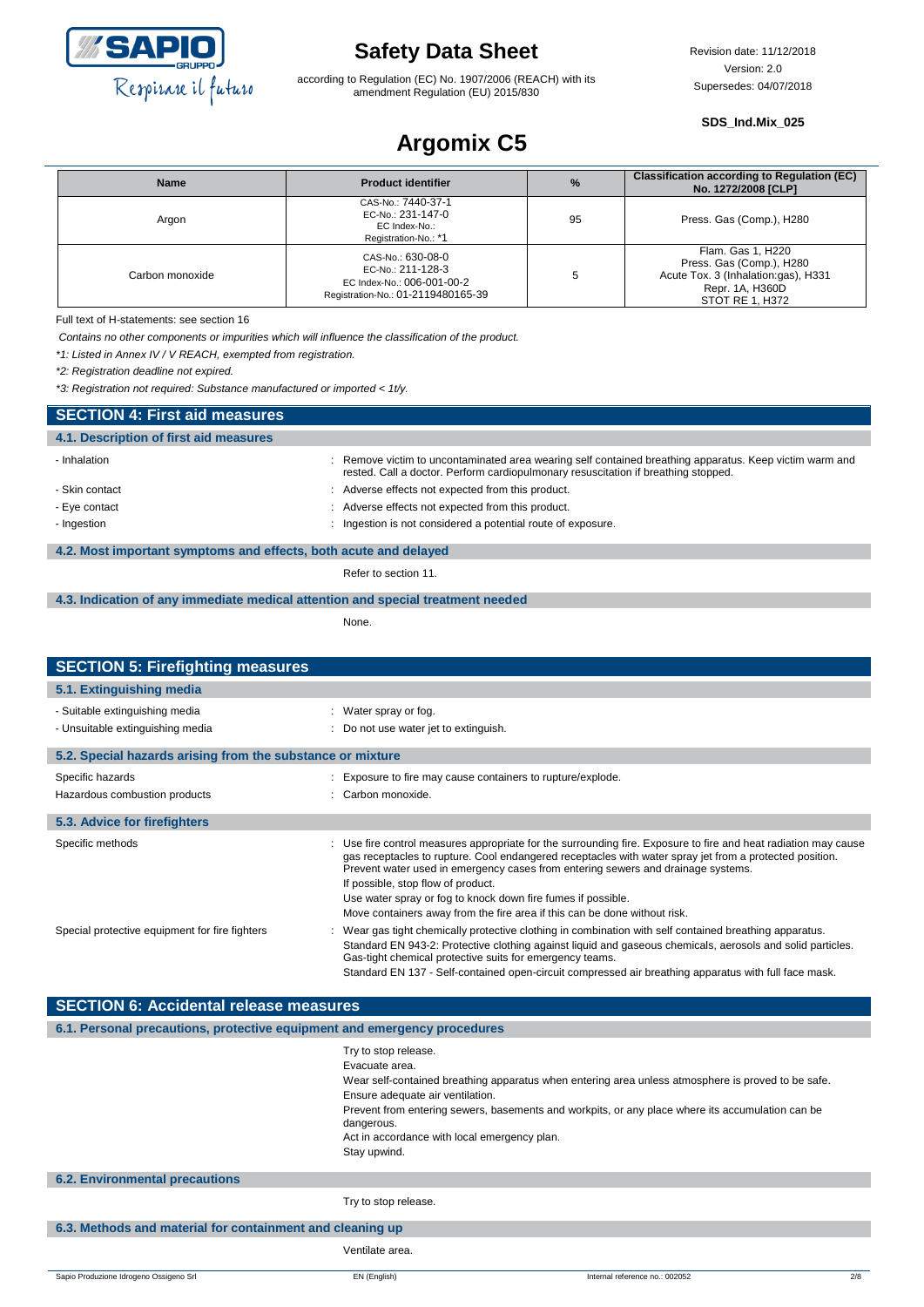

according to Regulation (EC) No. 1907/2006 (REACH) with its amendment Regulation (EU) 2015/830

**SDS\_Ind.Mix\_025**

# **Argomix C5**

#### **6.4. Reference to other sections**

See also sections 8 and 13.

| <b>SECTION 7: Handling and storage</b>                            |                                                                                                                                                                                                                                                                                                                                                                                                                                                                                                                                                                                                                                                                                                                                                                                                                                                                                                                                                                                                                                                                                                                                                                                                                                                                                                                                                                                                             |  |
|-------------------------------------------------------------------|-------------------------------------------------------------------------------------------------------------------------------------------------------------------------------------------------------------------------------------------------------------------------------------------------------------------------------------------------------------------------------------------------------------------------------------------------------------------------------------------------------------------------------------------------------------------------------------------------------------------------------------------------------------------------------------------------------------------------------------------------------------------------------------------------------------------------------------------------------------------------------------------------------------------------------------------------------------------------------------------------------------------------------------------------------------------------------------------------------------------------------------------------------------------------------------------------------------------------------------------------------------------------------------------------------------------------------------------------------------------------------------------------------------|--|
| 7.1. Precautions for safe handling                                |                                                                                                                                                                                                                                                                                                                                                                                                                                                                                                                                                                                                                                                                                                                                                                                                                                                                                                                                                                                                                                                                                                                                                                                                                                                                                                                                                                                                             |  |
| Safe use of the product                                           | The product must be handled in accordance with good industrial hygiene and safety procedures.<br>Only experienced and properly instructed persons should handle gases under pressure.<br>Consider pressure relief device(s) in gas installations.<br>Ensure the complete gas system was (or is regularily) checked for leaks before use.<br>Do not smoke while handling product.<br>Avoid exposure, obtain special instructions before use.<br>Use only properly specified equipment which is suitable for this product, its supply pressure and temperature.<br>Contact your gas supplier if in doubt.<br>Avoid suck back of water, acid and alkalis.<br>Do not breathe gas.<br>Avoid release of product into atmosphere.                                                                                                                                                                                                                                                                                                                                                                                                                                                                                                                                                                                                                                                                                  |  |
| Safe handling of the gas receptacle                               | Do not allow backfeed into the container.<br>Protect receptacles from physical damage; do not drag, roll, slide or drop.<br>When moving receptacles, even for short distances, use a cart (trolley, hand truck, etc.) designed to<br>transport receptacles.<br>Leave valve protection caps in place until the container has been secured against either a wall or bench or<br>placed in a container stand and is ready for use.<br>If user experiences any difficulty operating receptacle valve discontinue use and contact supplier.<br>Never attempt to repair or modify container valves or safety relief devices.<br>Damaged valves should be reported immediately to the supplier.<br>Keep container valve outlets clean and free from contaminants particularly oil and water.<br>Replace valve outlet caps or plugs and container caps where supplied as soon as container is disconnected<br>from equipment.<br>Close container valve after each use and when empty, even if still connected to equipment.<br>Never attempt to transfer gases from one container to another.<br>Never use direct flame or electrical heating devices to raise the pressure of a container.<br>Do not remove or deface labels provided by the supplier for the identification of the receptacle contents.<br>Suck back of water into the container must be prevented.<br>Open valve slowly to avoid pressure shock. |  |
| 7.2. Conditions for safe storage, including any incompatibilities |                                                                                                                                                                                                                                                                                                                                                                                                                                                                                                                                                                                                                                                                                                                                                                                                                                                                                                                                                                                                                                                                                                                                                                                                                                                                                                                                                                                                             |  |
|                                                                   | Observe all regulations and local requirements regarding storage of containers.<br>Containers should not be stored in conditions likely to encourage corrosion.<br>Container valve guards or caps should be in place.<br>Containers should be stored in the vertical position and properly secured to prevent them from falling over.<br>Stored containers should be periodically checked for general condition and leakage.<br>Keep container below 50°C in a well ventilated place.<br>Store containers in location free from fire risk and away from sources of heat and ignition.<br>Keep away from combustible materials.                                                                                                                                                                                                                                                                                                                                                                                                                                                                                                                                                                                                                                                                                                                                                                              |  |
| 7.3. Specific end use(s)                                          |                                                                                                                                                                                                                                                                                                                                                                                                                                                                                                                                                                                                                                                                                                                                                                                                                                                                                                                                                                                                                                                                                                                                                                                                                                                                                                                                                                                                             |  |
|                                                                   | None.                                                                                                                                                                                                                                                                                                                                                                                                                                                                                                                                                                                                                                                                                                                                                                                                                                                                                                                                                                                                                                                                                                                                                                                                                                                                                                                                                                                                       |  |

#### **SECTION 8: Exposure controls/personal protection**

#### **8.1. Control parameters**

| Carbon monoxide (630-08-0)               |                      |                     |        |  |
|------------------------------------------|----------------------|---------------------|--------|--|
| OEL: Occupational Exposure Limits        |                      |                     |        |  |
| <b>ACGIH</b>                             | ACGIH TWA (ppm)      |                     | 25 ppm |  |
|                                          | Regulatory reference |                     |        |  |
| Carbon monoxide (630-08-0)               |                      |                     |        |  |
| DNEL: Derived no effect level (Workers)  |                      |                     |        |  |
| Acute - local effects, inhalation        |                      | $100$ ppm           |        |  |
| Acute - systemic effects, inhalation     |                      | 117 mg/m $3$        |        |  |
| Long-term - local effects, inhalation    |                      | 20 ppm              |        |  |
| Long-term - systemic effects, inhalation |                      | $23 \text{ mg/m}^3$ |        |  |
| PNEC (Predicted No-Effect Concentration) | None established.    |                     |        |  |

#### **8.2. Exposure controls**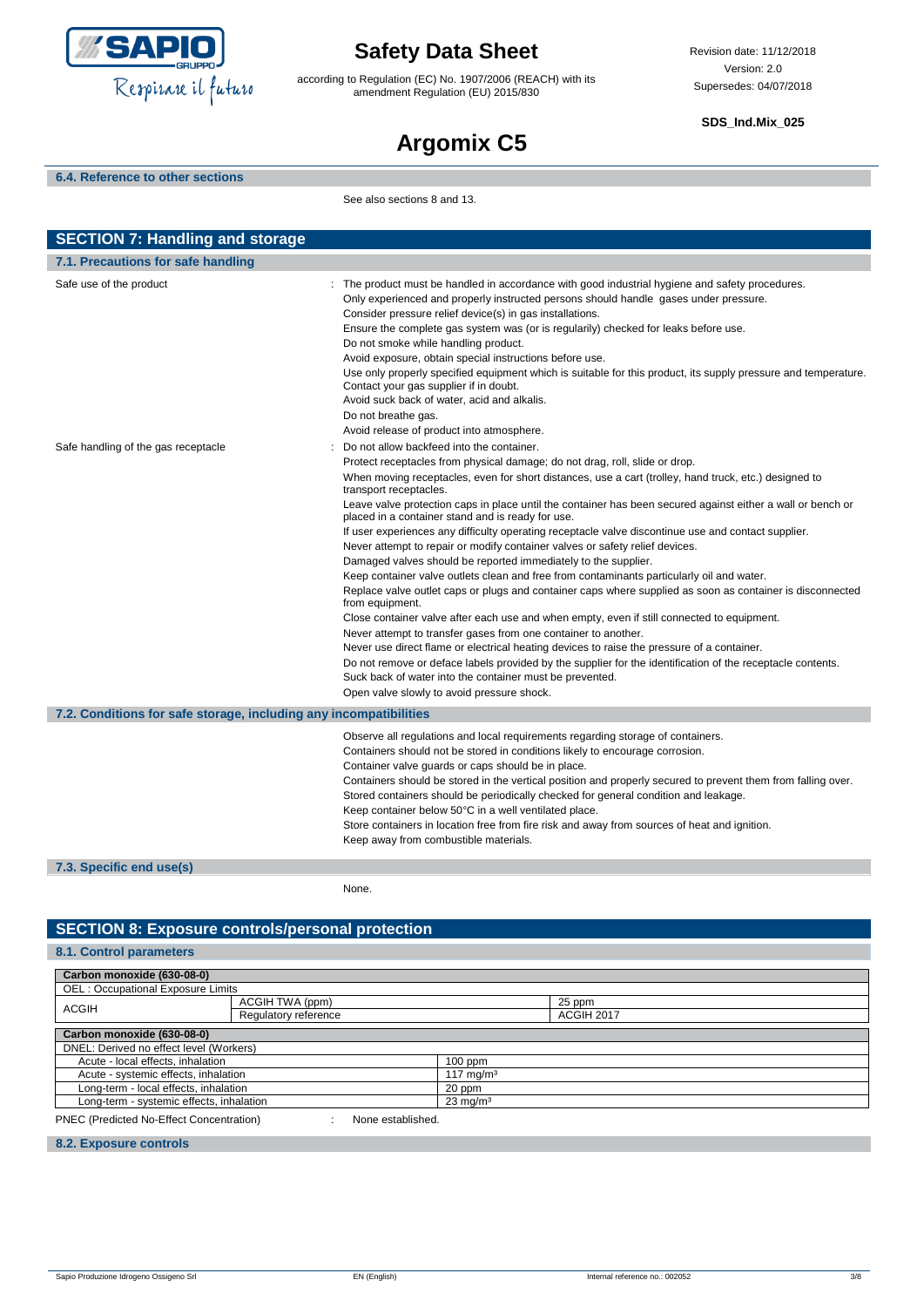

according to Regulation (EC) No. 1907/2006 (REACH) with its amendment Regulation (EU) 2015/830

Revision date: 11/12/2018 Version: 2.0 Supersedes: 04/07/2018

#### **SDS\_Ind.Mix\_025**

# **Argomix C5**

| 8.2.1. Appropriate engineering controls                                   |                                                                                                                                                                                                                                                                                                                                                                                                                                                       |
|---------------------------------------------------------------------------|-------------------------------------------------------------------------------------------------------------------------------------------------------------------------------------------------------------------------------------------------------------------------------------------------------------------------------------------------------------------------------------------------------------------------------------------------------|
|                                                                           | Product to be handled in a closed system and under strictly controlled conditions.<br>Provide adequate general and local exhaust ventilation.<br>Preferably use permanent leak-tight installations (e.g. welded pipes).<br>Systems under pressure should be regularily checked for leakages.<br>Ensure exposure is below occupational exposure limits (where available).<br>Consider the use of a work permit system e.g. for maintenance activities. |
| 8.2.2. Individual protection measures, e.g. personal protective equipment |                                                                                                                                                                                                                                                                                                                                                                                                                                                       |
|                                                                           | A risk assessment should be conducted and documented in each work area to assess the risks related to the<br>use of the product and to select the PPE that matches the relevant risk. The following recommendations<br>should be considered:                                                                                                                                                                                                          |
|                                                                           | PPE compliant to the recommended EN/ISO standards should be selected.                                                                                                                                                                                                                                                                                                                                                                                 |
| • Eye/face protection                                                     | : Wear safety glasses with side shields.                                                                                                                                                                                                                                                                                                                                                                                                              |
|                                                                           | Standard EN 166 - Personal eye-protection - specifications.                                                                                                                                                                                                                                                                                                                                                                                           |
| • Skin protection                                                         |                                                                                                                                                                                                                                                                                                                                                                                                                                                       |
| - Hand protection                                                         | : Wear working gloves when handling gas containers.                                                                                                                                                                                                                                                                                                                                                                                                   |
|                                                                           | Standard EN 388 - Protective gloves against mechanical risk.                                                                                                                                                                                                                                                                                                                                                                                          |
| - Other                                                                   | : Wear safety shoes while handling containers.                                                                                                                                                                                                                                                                                                                                                                                                        |
|                                                                           | Standard EN ISO 20345 - Personal protective equipment - Safety footwear.                                                                                                                                                                                                                                                                                                                                                                              |
| • Respiratory protection                                                  | Gas filters may be used if all surrounding conditions e.g. type and concentration of the contaminant(s) and<br>duration of use are known.                                                                                                                                                                                                                                                                                                             |
|                                                                           | Use gas filters with full face mask, where exposure limits may be exceeded for a short-term period, e.g.<br>connecting or disconnecting containers.                                                                                                                                                                                                                                                                                                   |
|                                                                           | Consult respiratory device supplier's product information for the selection of the appropriate device.                                                                                                                                                                                                                                                                                                                                                |
|                                                                           | Gas filters do not protect against oxygen deficiency.                                                                                                                                                                                                                                                                                                                                                                                                 |
|                                                                           | Standard EN 14387 - Gas filter(s), combined filter(s) and full face mask - EN 136.                                                                                                                                                                                                                                                                                                                                                                    |
|                                                                           | Keep self contained breathing apparatus readily available for emergency use.                                                                                                                                                                                                                                                                                                                                                                          |
|                                                                           | Self contained breathing apparatus is recommended, where unknown exposure may be expected, e.g.<br>during maintenance activities on installation systems.                                                                                                                                                                                                                                                                                             |
|                                                                           | Standard EN 137 - Self-contained open-circuit compressed air breathing apparatus with full face mask.                                                                                                                                                                                                                                                                                                                                                 |
| • Thermal hazards                                                         | None in addition to the above sections.                                                                                                                                                                                                                                                                                                                                                                                                               |
| 8.2.3. Environmental exposure controls                                    |                                                                                                                                                                                                                                                                                                                                                                                                                                                       |

Refer to local regulations for restriction of emissions to the atmosphere. See section 13 for specific methods for waste gas treatment.

| <b>SECTION 9: Physical and chemical properties</b>         |                                            |                                                                               |     |
|------------------------------------------------------------|--------------------------------------------|-------------------------------------------------------------------------------|-----|
| 9.1. Information on basic physical and chemical properties |                                            |                                                                               |     |
| Appearance                                                 |                                            |                                                                               |     |
| Physical state at 20°C / 101.3kPa                          | : Gas                                      |                                                                               |     |
| Colour                                                     | Colourless.                                | Mixture contains one or more component(s) which have the following colour(s): |     |
| Odour                                                      | Odourless.                                 |                                                                               |     |
| Odour threshold                                            |                                            | Odour threshold is subjective and inadequate to warn of overexposure.         |     |
| pH                                                         | Not applicable for gases and gas mixtures. |                                                                               |     |
| Melting point / Freezing point                             | Not applicable for gas mixtures.           |                                                                               |     |
| Boiling point                                              | : Not applicable for gas mixtures.         |                                                                               |     |
| Flash point                                                | Not applicable for gases and gas mixtures. |                                                                               |     |
| Evaporation rate                                           | Not applicable for gases and gas mixtures. |                                                                               |     |
| Flammability (solid, gas)                                  | Non flammable.                             |                                                                               |     |
| <b>Explosive limits</b>                                    | Non flammable.                             |                                                                               |     |
| Vapour pressure [20°C]                                     | Not applicable.                            |                                                                               |     |
| Vapour pressure [50°C]                                     | Not applicable.                            |                                                                               |     |
| Vapour density                                             | Not applicable.                            |                                                                               |     |
| Relative density, gas (air=1)                              | Heavier than air.                          |                                                                               |     |
| Partition coefficient n-octanol/water (Log Kow)            | Not applicable for gas mixtures.           |                                                                               |     |
| Auto-ignition temperature                                  | Non flammable.                             |                                                                               |     |
| Decomposition temperature                                  | Not applicable.                            |                                                                               |     |
| Viscosity                                                  | No reliable data available.                |                                                                               |     |
| Explosive properties                                       | Not applicable.                            |                                                                               |     |
| Oxidising properties                                       | : Not applicable.                          |                                                                               |     |
| 9.2. Other information                                     |                                            |                                                                               |     |
| Molar mass                                                 | : Not applicable for gas mixtures.         |                                                                               |     |
| Sapio Produzione Idrogeno Ossigeno Srl                     | EN (English)                               | Internal reference no.: 002052                                                | 4/8 |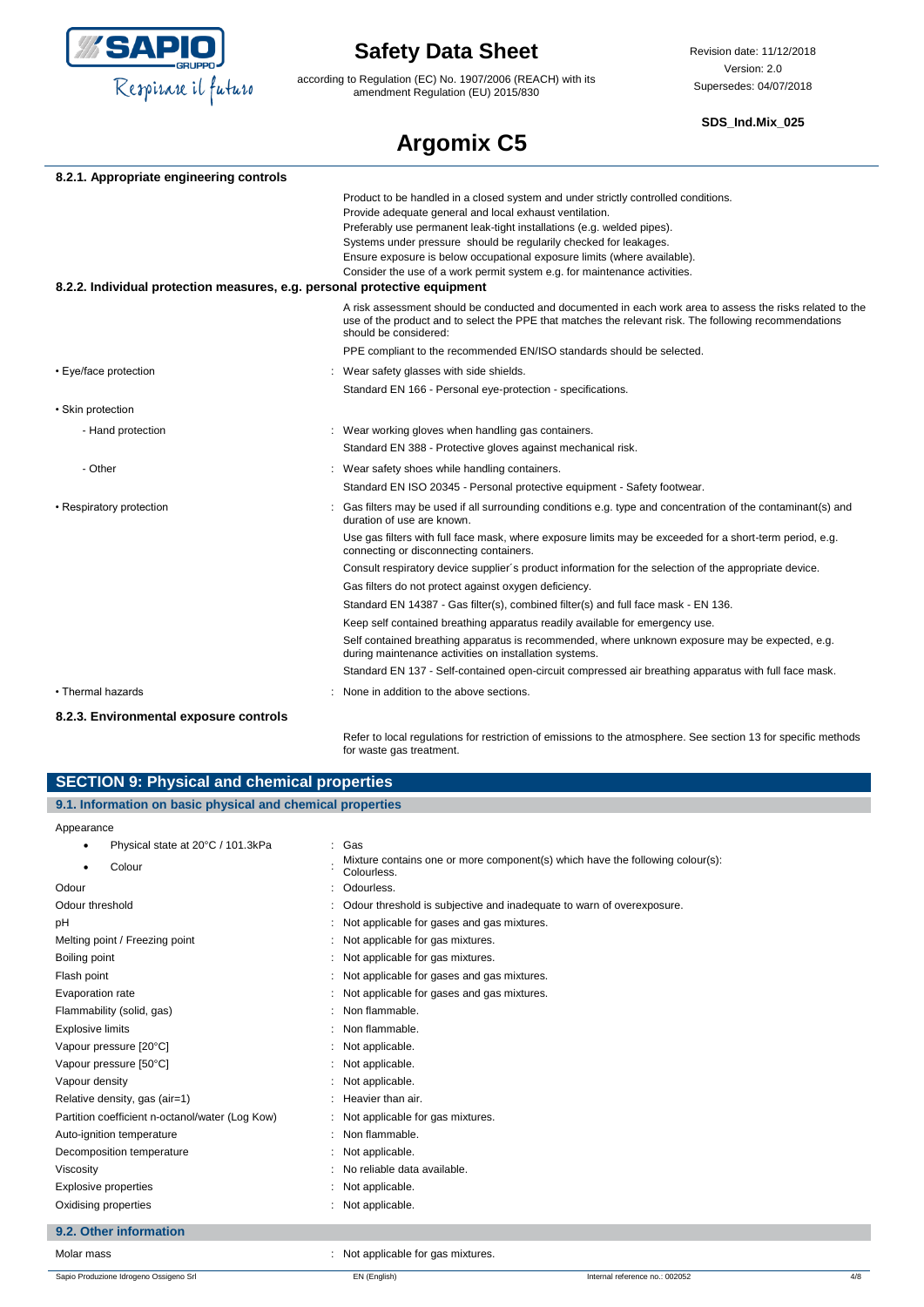

according to Regulation (EC) No. 1907/2006 (REACH) with its amendment Regulation (EU) 2015/830

**SDS\_Ind.Mix\_025**

# **Argomix C5**

| Other data                                  | : Gas/vapour heavier than air. May accumulate in confined spaces, particularly at or below ground level. |
|---------------------------------------------|----------------------------------------------------------------------------------------------------------|
| <b>SECTION 10: Stability and reactivity</b> |                                                                                                          |
| 10.1. Reactivity                            |                                                                                                          |
|                                             | No reactivity hazard other than the effects described in sub-sections below.                             |
| 10.2. Chemical stability                    |                                                                                                          |
|                                             | Stable under normal conditions.                                                                          |
| 10.3. Possibility of hazardous reactions    |                                                                                                          |
|                                             | None.                                                                                                    |
| 10.4. Conditions to avoid                   |                                                                                                          |
|                                             | Avoid moisture in installation systems.                                                                  |
| 10.5. Incompatible materials                |                                                                                                          |
|                                             | None.<br>For additional information on compatibility refer to ISO 11114.                                 |
| 10.6. Hazardous decomposition products      |                                                                                                          |
|                                             | Under normal conditions of storage and use, hazardous decomposition products should not be produced.     |

| <b>SECTION 11: Toxicological information</b> |                                                                      |  |
|----------------------------------------------|----------------------------------------------------------------------|--|
| 11.1. Information on toxicological effects   |                                                                      |  |
| <b>Acute toxicity</b>                        | : Classification criteria are not met.                               |  |
| Carbon monoxide (630-08-0)                   |                                                                      |  |
| LC50 inhalation rat                          | 3760 ppm/1h<br>1300 ppm/4h                                           |  |
| <b>Skin corrosion/irritation</b>             | : No known effects from this product.                                |  |
| Serious eye damage/irritation                | : No known effects from this product.                                |  |
| Respiratory or skin sensitisation            | : No known effects from this product.                                |  |
| Germ cell mutagenicity                       | : No known effects from this product.                                |  |
| Carcinogenicity                              | : No known effects from this product.                                |  |
| <b>Toxic for reproduction: Fertility</b>     | : No known effects from this product.                                |  |
| Toxic for reproduction: unborn child         | : May damage the unborn child.                                       |  |
| <b>STOT-single exposure</b>                  | : No known effects from this product.                                |  |
| STOT-repeated exposure                       | : May cause damage to organs through prolonged or repeated exposure. |  |
| <b>Aspiration hazard</b>                     | : Not applicable for gases and gas mixtures.                         |  |
|                                              |                                                                      |  |

| <b>SECTION 12: Ecological information</b> |                                                |                                                                                             |     |
|-------------------------------------------|------------------------------------------------|---------------------------------------------------------------------------------------------|-----|
| 12.1. Toxicity                            |                                                |                                                                                             |     |
| Assessment                                | : No ecological damage caused by this product. |                                                                                             |     |
| EC50 48h - Daphnia magna                  | : No data available.                           |                                                                                             |     |
| EC50 72h - Algae                          | : No data available.                           |                                                                                             |     |
| LC50 96 h - Fish                          | : No data available.                           |                                                                                             |     |
|                                           |                                                |                                                                                             |     |
| 12.2. Persistence and degradability       |                                                |                                                                                             |     |
| Assessment                                | : No data available.                           |                                                                                             |     |
| 12.3. Bioaccumulative potential           |                                                |                                                                                             |     |
| Assessment                                | : No data available.                           |                                                                                             |     |
| 12.4. Mobility in soil                    |                                                |                                                                                             |     |
| Assessment                                | Partition into soil is unlikely.               | Because of its high volatility, the product is unlikely to cause ground or water pollution. |     |
| 12.5. Results of PBT and vPvB assessment  |                                                |                                                                                             |     |
| Assessment                                | : Not classified as PBT or vPvB.               |                                                                                             |     |
| Sapio Produzione Idrogeno Ossigeno Srl    | EN (English)                                   | Internal reference no.: 002052                                                              | 5/8 |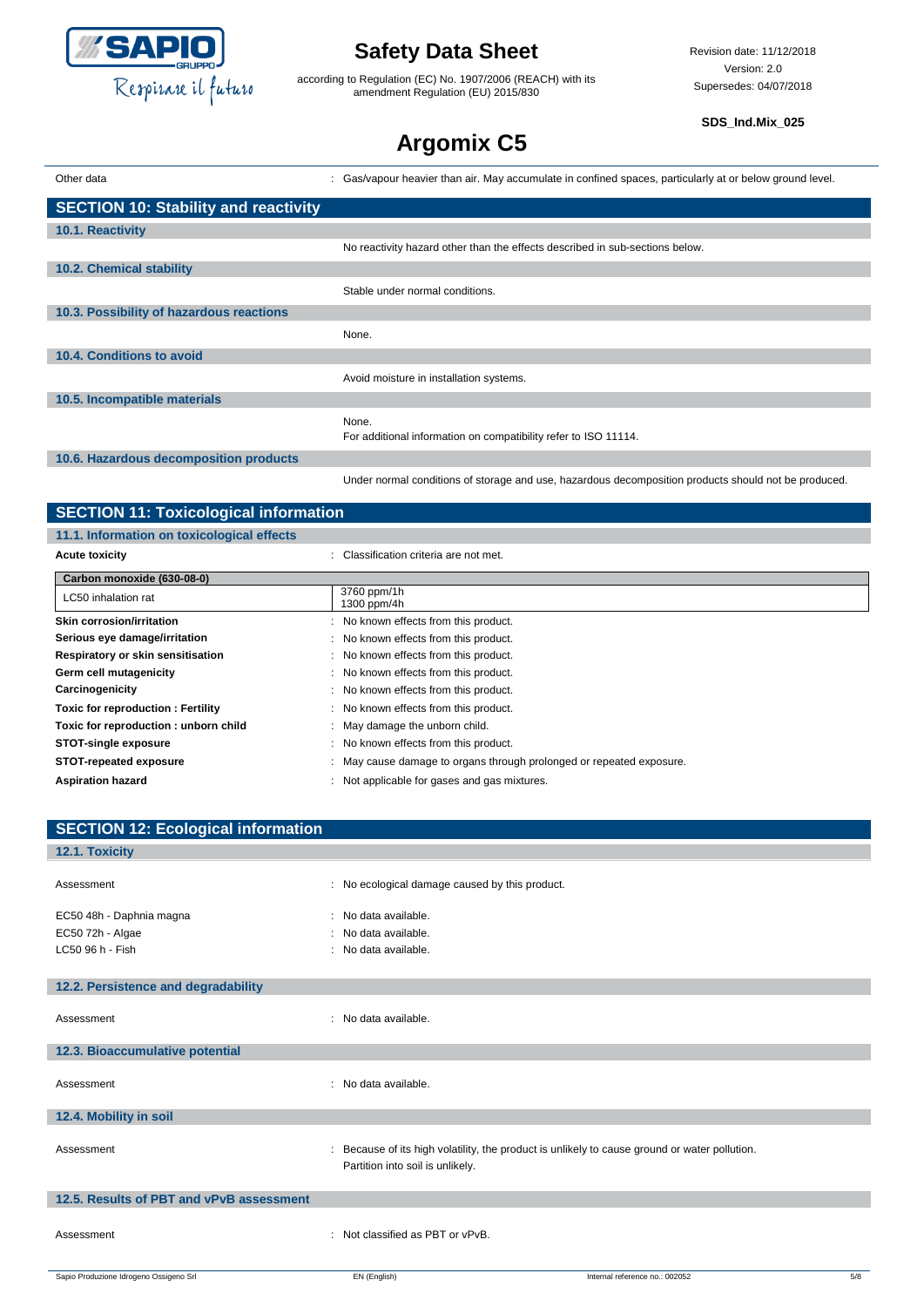

according to Regulation (EC) No. 1907/2006 (REACH) with its amendment Regulation (EU) 2015/830

Revision date: 11/12/2018 Version: 2.0 Supersedes: 04/07/2018

**SDS\_Ind.Mix\_025**

## **Argomix C5**

|                                                                         | .<br>.                                                                                                                                               |
|-------------------------------------------------------------------------|------------------------------------------------------------------------------------------------------------------------------------------------------|
| 12.6. Other adverse effects                                             |                                                                                                                                                      |
| Other adverse effects                                                   | : No known effects from this product.                                                                                                                |
| Effect on the ozone layer                                               | None.                                                                                                                                                |
| Effect on global warming                                                | No known effects from this product.                                                                                                                  |
| <b>SECTION 13: Disposal considerations</b>                              |                                                                                                                                                      |
| 13.1. Waste treatment methods                                           |                                                                                                                                                      |
|                                                                         | Contact supplier if guidance is required.                                                                                                            |
|                                                                         | Must not be discharged to atmosphere.                                                                                                                |
|                                                                         | Ensure that the emission levels from local regulations or operating permits are not exceeded.                                                        |
|                                                                         | Refer to the EIGA code of practice Doc.30 "Disposal of Gases", downloadable at http://www.eiga.eu for more<br>guidance on suitable disposal methods. |
|                                                                         | Return unused product in original receptacle to supplier.                                                                                            |
| List of hazardous waste codes (from Commission<br>Decision 2001/118/EC) | : 16 05 04 *: Gases in pressure containers (including halons) containing dangerous substances.                                                       |
| 13.2. Additional information                                            |                                                                                                                                                      |
|                                                                         | External treatment and disposal of waste should comply with applicable local and/or national regulations.                                            |
| <b>SECTION 14: Transport information</b>                                |                                                                                                                                                      |
| 14.1. UN number                                                         |                                                                                                                                                      |
|                                                                         |                                                                                                                                                      |
| UN-No.                                                                  | : 1956                                                                                                                                               |
| 14.2. UN proper shipping name                                           |                                                                                                                                                      |
| Transport by road/rail (ADR/RID)                                        | COMPRESSED GAS, N.O.S. (Argon, Carbon monoxide)                                                                                                      |
| Transport by air (ICAO-TI / IATA-DGR)                                   | Compressed gas, n.o.s. (Argon, Carbon monoxide)                                                                                                      |
| Transport by sea (IMDG)                                                 | COMPRESSED GAS, N.O.S. (Argon, Carbon monoxide)                                                                                                      |
| 14.3. Transport hazard class(es)                                        |                                                                                                                                                      |
| Labelling                                                               |                                                                                                                                                      |
|                                                                         |                                                                                                                                                      |
|                                                                         |                                                                                                                                                      |
|                                                                         |                                                                                                                                                      |
|                                                                         | 2.2 : Non-flammable, non-toxic gases.                                                                                                                |
| Transport by road/rail (ADR/RID)                                        |                                                                                                                                                      |
| Class                                                                   | $\therefore$ 2                                                                                                                                       |
| Classification code                                                     | : 1A                                                                                                                                                 |
| Hazard identification number<br><b>Tunnel Restriction</b>               | 20<br>: E - Passage forbidden through tunnels of category E                                                                                          |
| Transport by air (ICAO-TI / IATA-DGR)                                   |                                                                                                                                                      |
| Class / Div. (Sub. risk(s))                                             | : 2.2                                                                                                                                                |
| Transport by sea (IMDG)                                                 |                                                                                                                                                      |
| Class / Div. (Sub. risk(s))                                             | : 2.2                                                                                                                                                |
| Emergency Schedule (EmS) - Fire                                         | $:$ F-C                                                                                                                                              |
| Emergency Schedule (EmS) - Spillage                                     | $: S-V$                                                                                                                                              |
| 14.4. Packing group                                                     |                                                                                                                                                      |
| Transport by road/rail (ADR/RID)                                        | Not applicable                                                                                                                                       |
| Transport by air (ICAO-TI / IATA-DGR)                                   | Not applicable                                                                                                                                       |
| Transport by sea (IMDG)                                                 | Not applicable                                                                                                                                       |
| <b>14.5. Environmental hazards</b>                                      |                                                                                                                                                      |
| Transport by road/rail (ADR/RID)                                        | None.<br>t.                                                                                                                                          |

Transport by air (ICAO-TI / IATA-DGR) : None. Transport by sea (IMDG) **in the set of the set of the set of the set of the set of the set of the set of the set of the set of the set of the set of the set of the set of the set of the set of the set of the set of the set 14.6. Special precautions for user Packing Instruction(s)** Transport by road/rail (ADR/RID) : P200 Transport by air (ICAO-TI / IATA-DGR) Passenger and Cargo Aircraft : 200.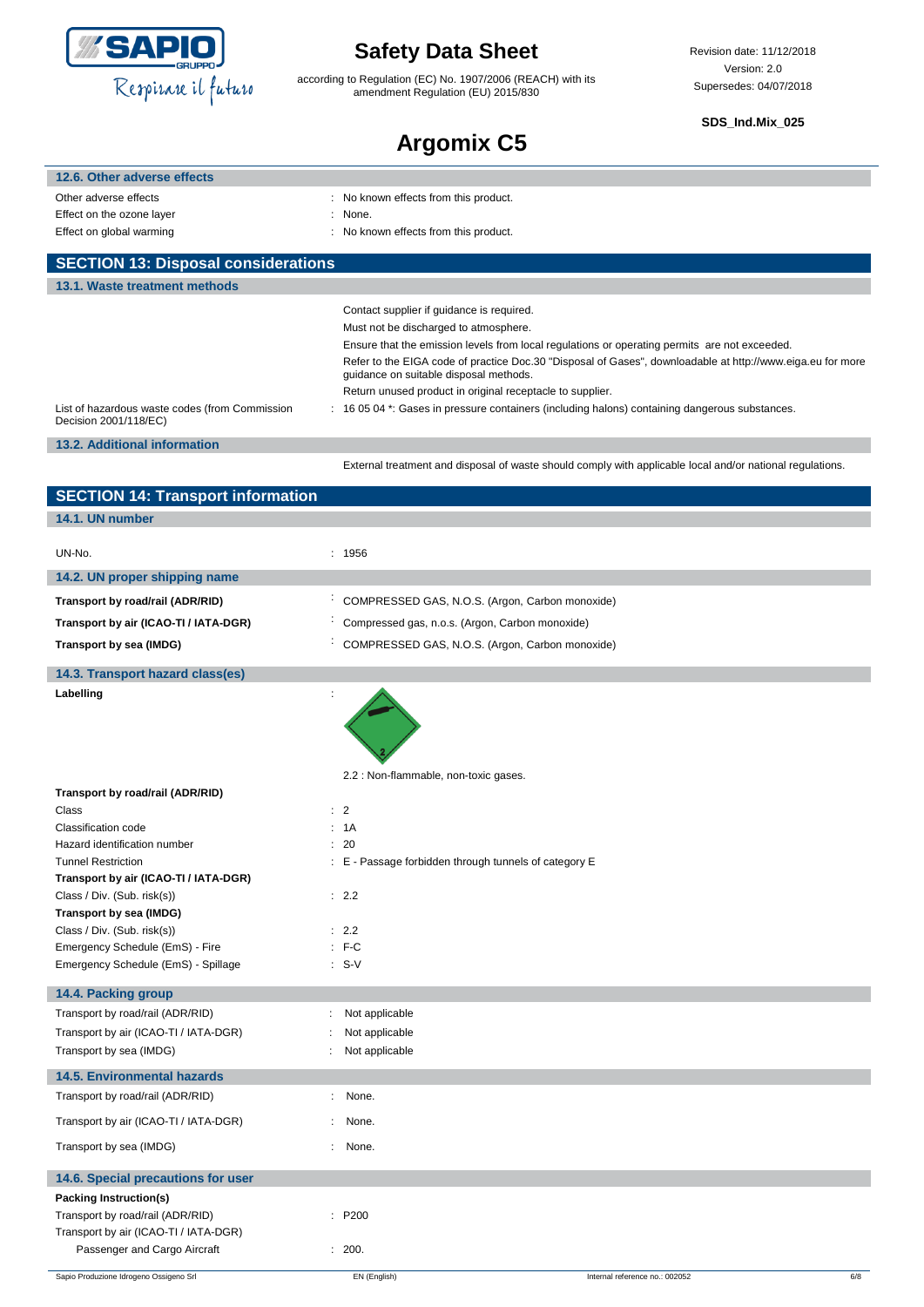

according to Regulation (EC) No. 1907/2006 (REACH) with its amendment Regulation (EU) 2015/830

#### **SDS\_Ind.Mix\_025**

### **Argomix C5**

| Cargo Aircraft only                                                            | 200.                           |                                                                                                     |                                                                                                             |  |
|--------------------------------------------------------------------------------|--------------------------------|-----------------------------------------------------------------------------------------------------|-------------------------------------------------------------------------------------------------------------|--|
| Transport by sea (IMDG)                                                        | P <sub>200</sub>               |                                                                                                     |                                                                                                             |  |
|                                                                                |                                |                                                                                                     |                                                                                                             |  |
| Special transport precautions                                                  |                                | Avoid transport on vehicles where the load space is not separated from the driver's compartment.    |                                                                                                             |  |
|                                                                                |                                | accident or an emergency.                                                                           | Ensure vehicle driver is aware of the potential hazards of the load and knows what to do in the event of an |  |
|                                                                                |                                | Before transporting product containers:                                                             |                                                                                                             |  |
|                                                                                |                                | - Ensure there is adequate ventilation.                                                             |                                                                                                             |  |
|                                                                                |                                | - Ensure that containers are firmly secured.                                                        |                                                                                                             |  |
|                                                                                |                                | - Ensure container valve is closed and not leaking.                                                 |                                                                                                             |  |
|                                                                                |                                | - Ensure valve outlet cap nut or plug (where provided) is correctly fitted.                         |                                                                                                             |  |
|                                                                                |                                | - Ensure valve protection device (where provided) is correctly fitted.                              |                                                                                                             |  |
| 14.7. Transport in bulk according to Annex II of MARPOL 73/78 and the IBC Code |                                |                                                                                                     |                                                                                                             |  |
|                                                                                | Not applicable.                |                                                                                                     |                                                                                                             |  |
|                                                                                |                                |                                                                                                     |                                                                                                             |  |
| <b>SECTION 15: Regulatory information</b>                                      |                                |                                                                                                     |                                                                                                             |  |
|                                                                                |                                | 15.1 Safety, health and environmental regulations/legislation specific for the substance or mixture |                                                                                                             |  |
| <b>EU-Regulations</b>                                                          |                                |                                                                                                     |                                                                                                             |  |
|                                                                                |                                |                                                                                                     |                                                                                                             |  |
| Restrictions on use                                                            |                                | Restricted to professional users (Annex XVII REACH).                                                |                                                                                                             |  |
| Seveso Directive : 2012/18/EU (Seveso III)                                     |                                | Not covered.                                                                                        |                                                                                                             |  |
|                                                                                |                                |                                                                                                     |                                                                                                             |  |
| <b>National regulations</b>                                                    |                                |                                                                                                     |                                                                                                             |  |
| National legislation                                                           |                                | Ensure all national/local regulations are observed.                                                 |                                                                                                             |  |
| 15.2. Chemical safety assessment                                               |                                |                                                                                                     |                                                                                                             |  |
| A CSA does not need to be carried out for this product.                        |                                |                                                                                                     |                                                                                                             |  |
|                                                                                |                                |                                                                                                     |                                                                                                             |  |
| <b>SECTION 16: Other information</b>                                           |                                |                                                                                                     |                                                                                                             |  |
| Indication of changes                                                          |                                | : Revised safety data sheet in accordance with commission regulation (EU) No 453/2010.              |                                                                                                             |  |
| <b>Section</b>                                                                 | <b>Changed item</b>            | Change                                                                                              | <b>Comments</b>                                                                                             |  |
| 2.2                                                                            | Precautionary statements (CLP) | Modified                                                                                            |                                                                                                             |  |
| Abbreviations and acronyms                                                     |                                | : ATE: Acute Toxicity Estimate                                                                      |                                                                                                             |  |
|                                                                                |                                | CLP - Classification Labelling Packaging Regulation; Regulation (EC) No 1272/2008                   |                                                                                                             |  |
|                                                                                |                                |                                                                                                     |                                                                                                             |  |

|                     | REACH - Registration, Evaluation, Authorisation and Restriction of Chemicals Regulation (EC) No<br>1907/2006 |
|---------------------|--------------------------------------------------------------------------------------------------------------|
|                     | EINECS: European Inventory of Existing Commercial Chemical Substances                                        |
|                     | <b>CAS: Chemical Abstract Service</b>                                                                        |
|                     | PPE: Personal Protection Equipment                                                                           |
|                     | LC50 - Lethal Concentration to 50 % of a test population                                                     |
|                     | RMM: Risk Management Measures                                                                                |
|                     | PBT - Persistent, Bioaccumulative and Toxic                                                                  |
|                     | vPvB - Very Persistent and Very Bioaccumulative                                                              |
|                     | STOT- SE: Specific Target Organ Toxicity - Single Exposure                                                   |
|                     | <b>CSA: Chemical Safety Assessment</b>                                                                       |
|                     | EN: European Standard                                                                                        |
|                     | <b>UN: United Nations</b>                                                                                    |
|                     | ADR - European Agreement concerning the International Carriage of Dangerous Goods by Road                    |
|                     | IATA - International Air Transport Association                                                               |
|                     | IMDG code - International Maritime Dangerous Goods                                                           |
|                     | RID - Regulations concerning the International Carriage of Dangerous Goods by Rail                           |
|                     | WGK: Water Hazard Class                                                                                      |
|                     | STOT - RE: Specific Target Organ Toxicity - Repeated Exposure                                                |
| Training advice     | : Users of breathing apparatus must be trained.                                                              |
| Further information | Classification using data from databases maintained by the European Industrial Gases Association (EIGA).     |
|                     | Classification in accordance with the calculation methods of Regulation (EC) 1272/2008 CLP.                  |

Full wording of relevant H Statements and classification codes

| Acute Tox. 3 (Inhalation:gas) | Acute toxicity (inhalation:gas) Category 3                     |
|-------------------------------|----------------------------------------------------------------|
| Flam, Gas 1                   | Flammable gases, Category 1                                    |
| Press. Gas (Comp.)            | Gases under pressure: Compressed gas                           |
| Repr. 1A                      | Reproductive toxicity, Category 1A                             |
| STOT RE 1                     | Specific target organ toxicity - Repeated exposure, Category 1 |
| STOT RE 2                     | Specific target organ toxicity - Repeated exposure, Category 2 |
|                               |                                                                |